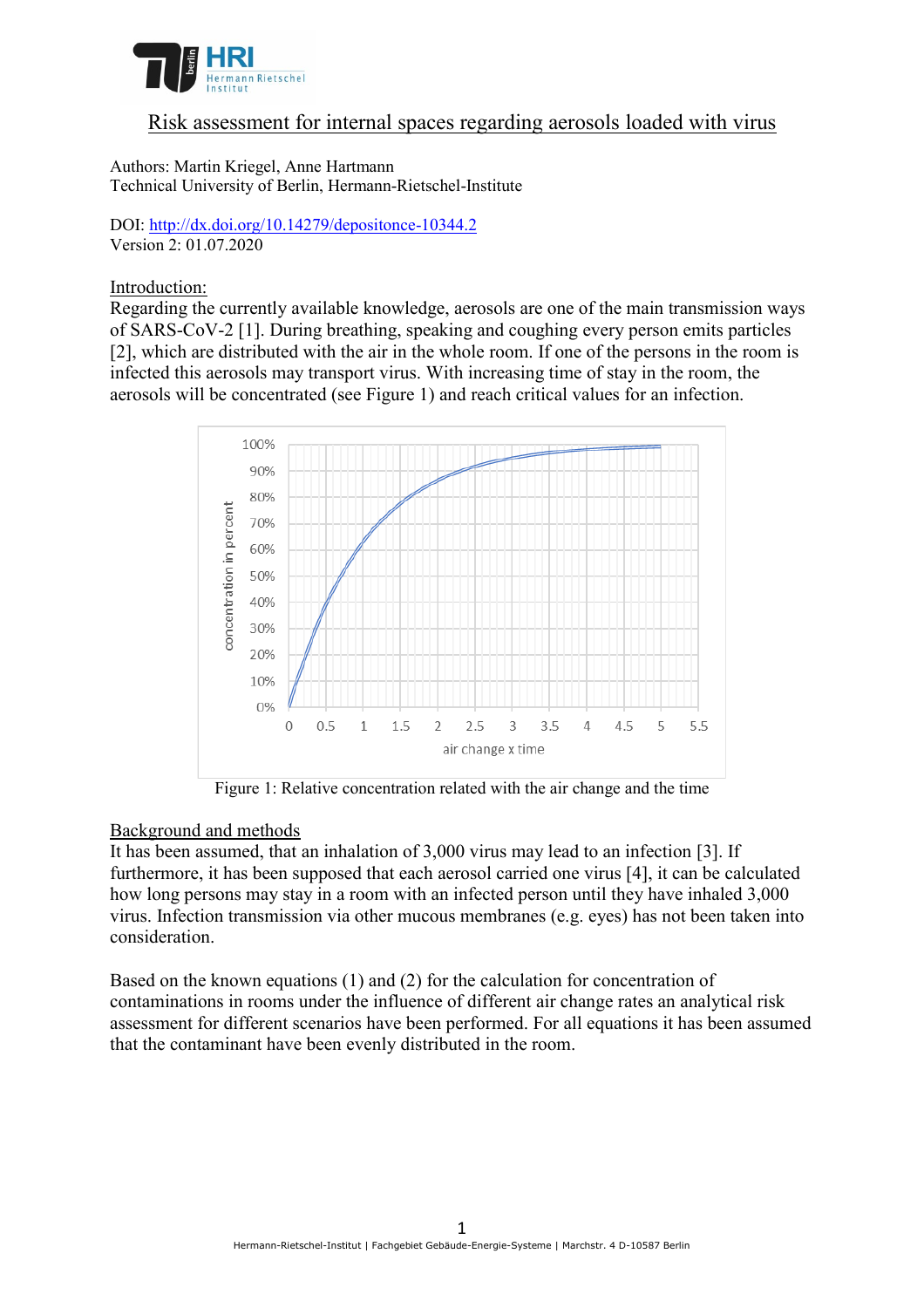

$$
\Delta c_{unsteady} = \frac{\dot{V}_s - \dot{V}_a \cdot \Delta c_0}{\dot{V}_a} \cdot (1 - e^{-nt})
$$
\n
$$
\Delta c_{steady} = \frac{\dot{V}_s}{\dot{V}_a}
$$
\nwith:  
\n
$$
\Delta c...
$$
 elevation of the concentration of the contaminant above the supply air  
\n
$$
\dot{V}_s...
$$
 released volume flow of contaminant in m<sup>3</sup>/h  
\n
$$
\dot{V}_a...
$$
volume flow, which is supplied to the room in m<sup>3</sup>/h

 $\Delta c_0$ ... concentration of contaminant above the outdoor level at time t=0

*n*...air change in 1/h ( $n = \frac{\dot{v}_a}{v_a}$  $\frac{v_a}{v_R}$ 

 $V_R$ ... room volume in m<sup>3</sup> t…time in h

It has to be kept in mind that depending on the way of air supply the concentration of the contaminant in the occupied zone may be higher or lower. A parameter to characterize this is the ventilation effectiveness, which estimated how good contaminants can be exhausted from the room air. The definition of the ventilation effectiveness can be seen in equation (3).

$$
\varepsilon_{oz}^c = \frac{\Delta c_{exh}}{\Delta c_{oz}}
$$
\n
$$
\varepsilon_{ox}^c
$$
\n
$$
\varepsilon_{exh}^c
$$
\n
$$
\Delta c_{exh}
$$
\n
$$
\Delta c_{exh}
$$
\n
$$
\varepsilon_{exh}
$$
\n
$$
\varepsilon_{exh}
$$
\n
$$
\varepsilon_{exh}
$$
\n(3)

 $\Delta c_{oz}$ ... concentration of contaminant above outdoor level in the occupied zone

For an ideal mixing ventilation, the ventilation effectiveness is therefore 1.0 (the concentration of contaminant is the same for every point in the room). Typical ranges for the ventilation effectiveness in other cases can be found in table 1.

| upper limit              | $\infty$ | source of contamination directly next to the<br>exhaust air outlet |
|--------------------------|----------|--------------------------------------------------------------------|
| ideal mixing ventilation |          | complete mixing in the room                                        |
| lower limit              |          | source of contamination in a recirculation area                    |

To determine the number of inhaled virus equation (4) has been used.

$$
c_{inhal.} = f \cdot c_R \cdot \dot{V}_{inhal.} \cdot t \tag{4}
$$

$$
f = \frac{e^{-nt} + n \cdot t - 1}{(1 - e^{-nt}) \cdot n \cdot t}
$$
\n<sup>(5)</sup>

The required volume flow for breathing, depending on the activity, can be found in table 2.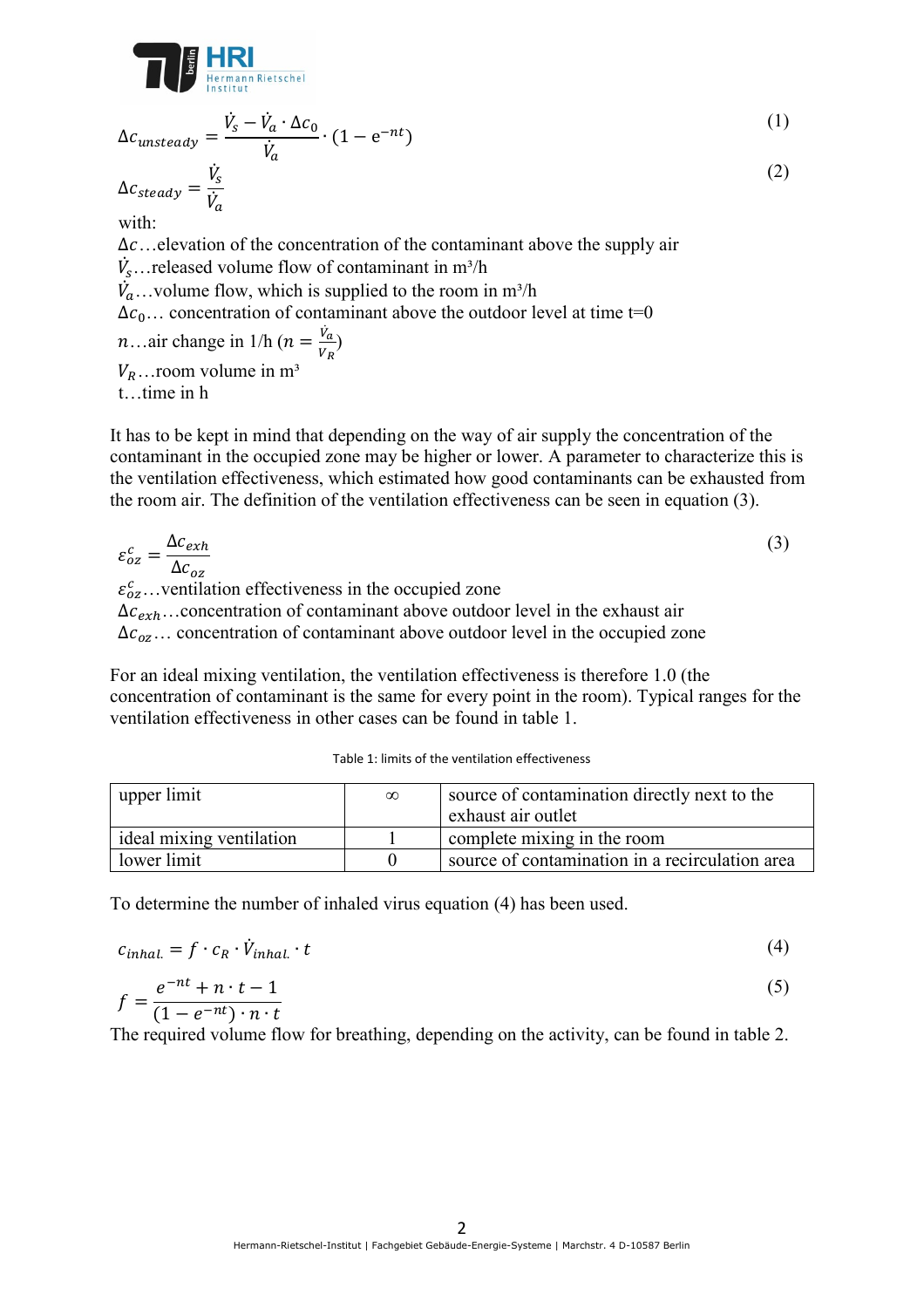

Table 2: required volume flow for breathing for different activities

| Activity                                                  | degree of activity | required volume flow<br>for breathing in $m^3/h$ |
|-----------------------------------------------------------|--------------------|--------------------------------------------------|
| reading or writing                                        |                    | 0.375                                            |
| extremely easy physical activity (standing<br>or sitting) |                    | 0.575                                            |
| physical activity                                         | Ш                  | 0.75                                             |

If the concentration of virus in the room with just outdoor air supply has been investigated, it can be assumed that  $c_{\text{sun}} = 0$ . If equation (4) and equation (5) has been substituted into equation (1) equation (6) for the maximal time of stay can be established. For the following investigation a concentration limit of  $c_{inhal.} = 3,000$  has been applied.

$$
c_{inhal.} = \Delta c_{unsteady} = \frac{e^{-nt} + n \cdot t - 1}{n} \cdot \frac{\dot{V}_s - \dot{V}_a \cdot \Delta c_0}{\dot{V}_a} \cdot \dot{V}_{inhal.}
$$
(6)

### Results of the analytical investigation

For the analytical investigation the following parameters have been varied:

- room volume:  $30 \text{ m}^3$  to  $300 \text{ m}^3$
- air change: 0.05 1/h to 4 1/h

Furthermore, it has been assumed that an infected person has entered the room at time  $t = 0$  s and a normal speaking situation, e.g. in offices, with an emission rate of 300 P/s = 300 virus/s and a degree of activity I regarding table 2 has occurred. In addition, ideal mixing ventilation with a ventilation effectiveness of 1.0 has been presumed.

The results can be found in Figure 2.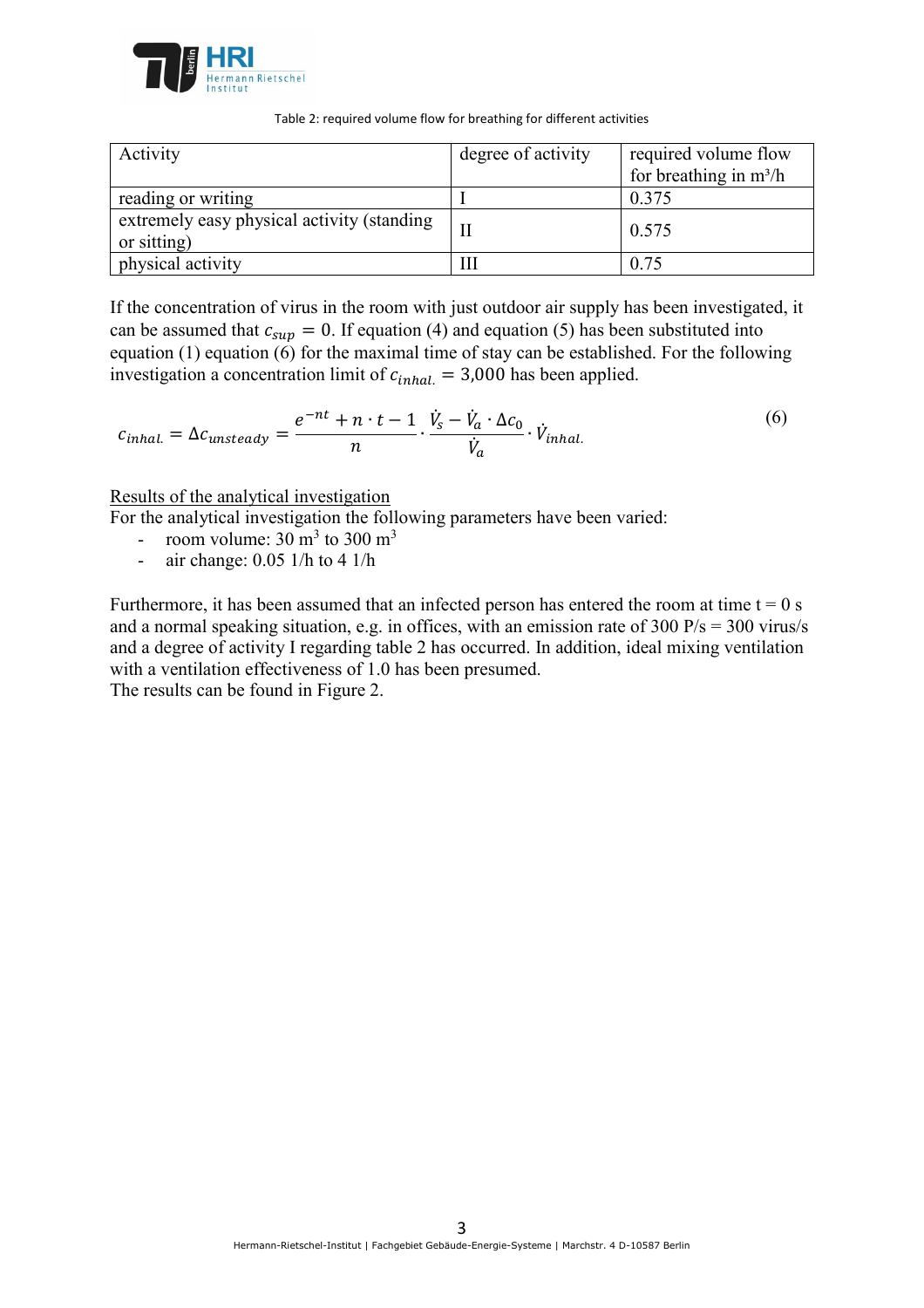



Figure 2: time in minutes until the number of inhaled virus exceeds 3,000 virus depending on the room volume and the air change

In Figure 2, it can be seen how long a healthy person together with an infected person could stay in a room until the critical number of 3,000 virus has been inhaled.

It is obvious, that for smaller rooms, smaller influence of the air change on the potential risk of infection can be found than for larger rooms. If a 2-person-office with an area of 20 m², a height of 3 m and a typical air change of 2 1/h has been investigated, the maximum duration of stay after the entrance of the infected person can be seen to be about 80 minutes. Otherwise, if a 10-person office, with an area of 100 m², a height of 3 m and an air change rate of 1 1/h has been taken the maximum duration of stay can be found to be little more than 3 hours.

### Summary and discussion:

With the simplified assumptions, simple analytical equations have been used for an investigation of the risk of infection in internal spaces. In detail and in specific situations the ventilation effectiveness has to be taken into consideration as well. Furthermore, the statements cannot be applied to the field near the face, were the concentration of aerosols is much higher (direct influence of the exhaled air). The number of virus per aerosol as well as the critical number of virus for an infection can be seen as uncertain parameter. A cumulative load (low number of virus per breath over a long time) may not have the same influence as a high number of virus per breath over a short time. Finally, it also has to be kept in mind, that the vitality of the virus decreases with time, which is also influenced by the air temperature and the humidity [5].